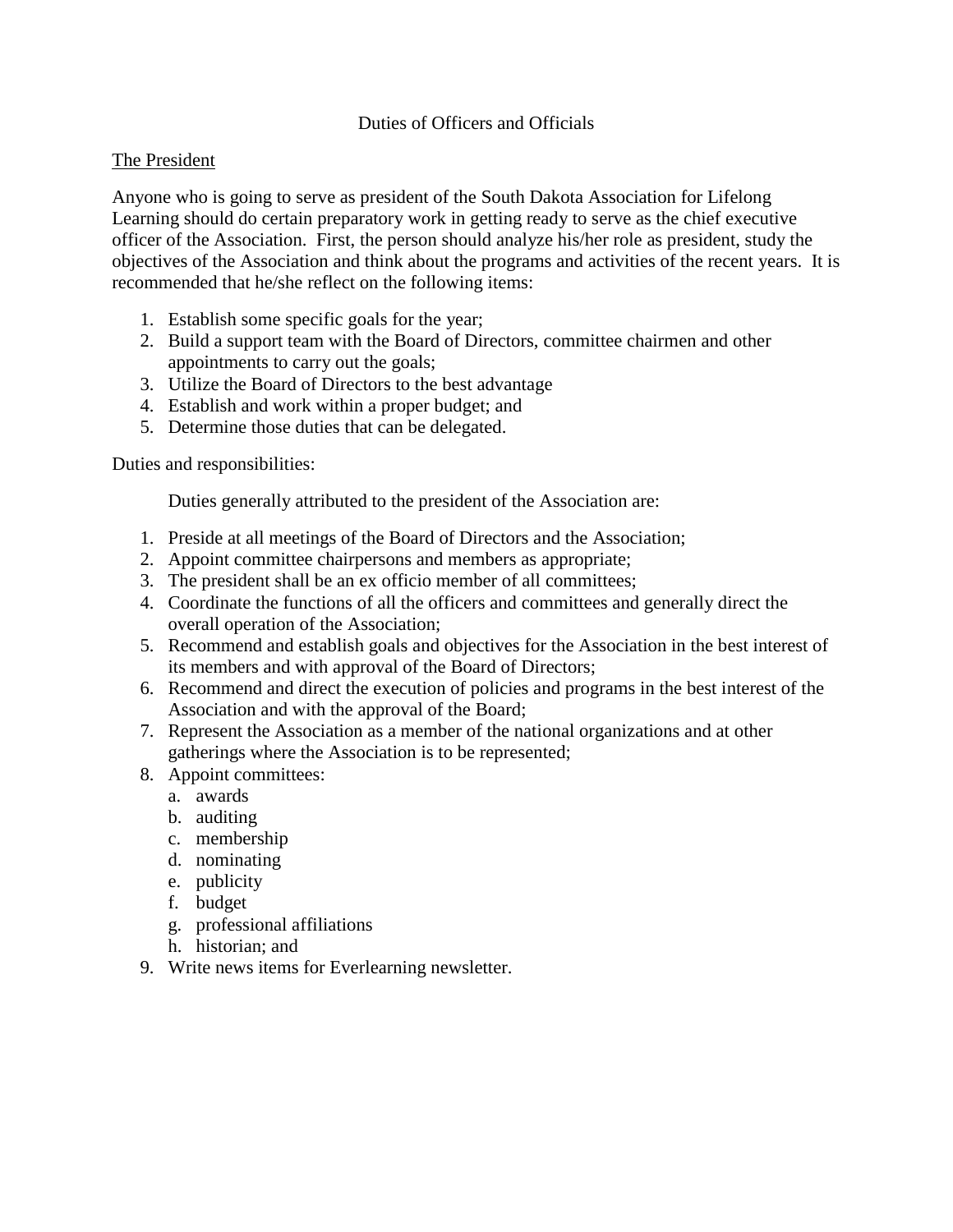## Immediate Past President`

- 1. Serve as an ex officio member of the Board of Directors and attend all Board Meetings.
- 2. Serve as chairperson of the nominating and elections committee
- 3. Monitor constitution election procedures.

# President-Elect

The president-elect has two years to plan the goals and objectives for his/her presidency, as well as carry out assignments designated by the President.

Some duties are:

- 1. Assist the president in coordinating and directing the Association activities;
- 2. Assist the President in meeting his/her overall objectives and goals;
- 3. Serve as a member of the Board of Directors;
- 4. In the absence of the president, serve as the presiding officer at Association and Board meetings;
- 5. Serve as chairperson of the program planning committee for the annual conference; and
- 6. In the event of a vacancy in the office of president, the president-elect shall become president and assume the duties and authority of the office.

# Secretary

The primary function of the secretary is to provide continuity in the day-to-day operation of the Association, to assist the president of the Association, and to assist other officers and committees with administrative support. The following are duties described in the constitution:

- 1. Issue notices of all meeting;
- 2. Maintain and keep official records;
- 3. Maintain a current mailing list of all member institutions, organizations, and individuals; and
- 4. Record and report on official Association meetings.